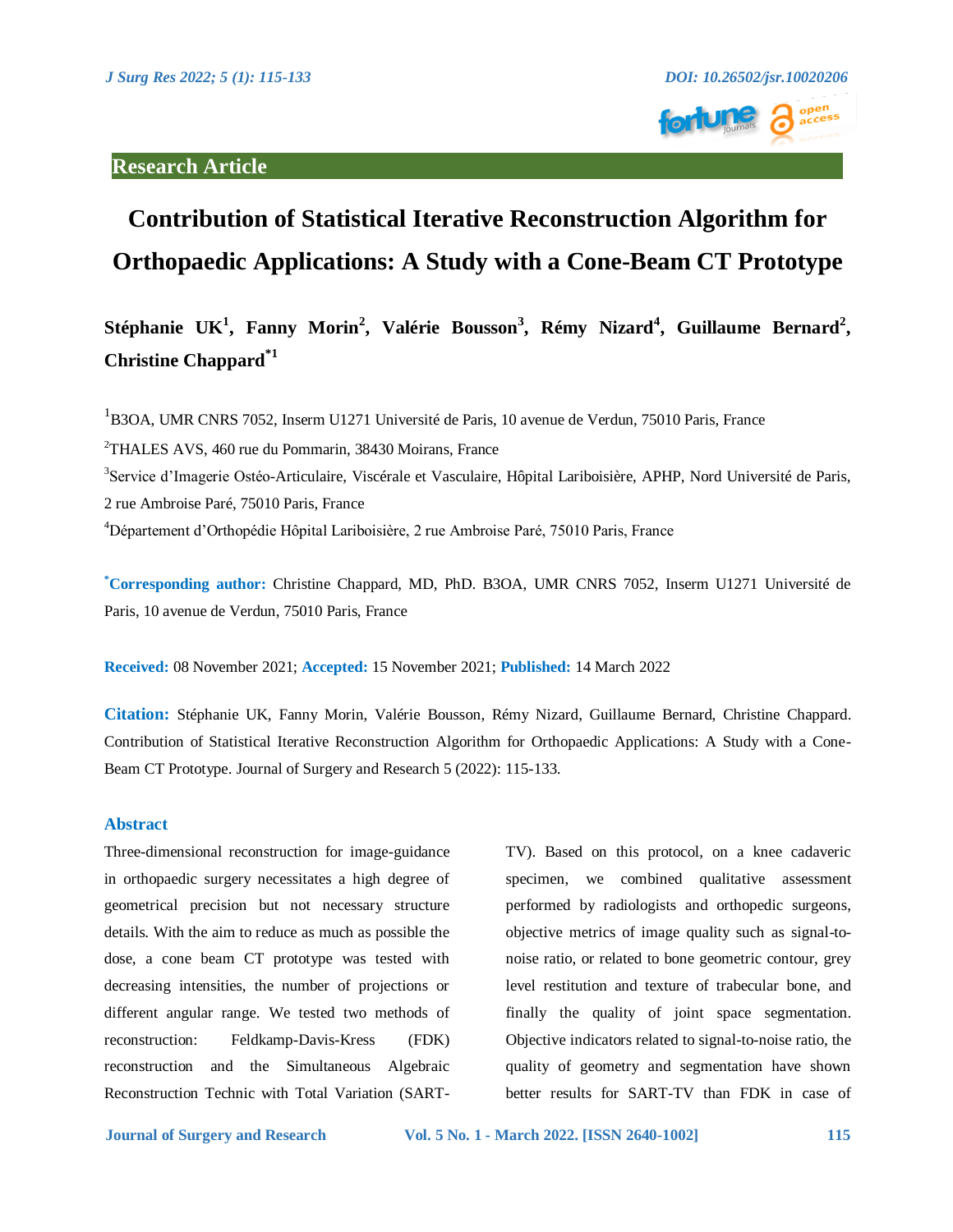decrease projections number and angular range. On the contrary, qualitative assessment, and indexes about grey level restitution and textural quality of trabecular bone produced the best results for FDK reconstruction. These results showed that SART-TV reconstruction has a good capability to restore the geometry in case of low dose protocol and consequently could be a good candidate for orthopaedic surgery.

**Key Words:** Cone beam computed tomography; Image processing; Computer assisted; Dosimetry radiation; Orthopaedic surgery; Bone

#### **Abbreviations**

ART: algebraic reconstruction technique, CB-CT: cone beam-computed tomography, CT: computed tomography, DAR: decreasing angular range, DAS: decreasing angle subsample, DiffEntropy: Difference Entropy, ENT: entropy, FBP: filtered back-projection, FDK: Feldkamp, David and Kress, FOV: field of view, IR: iterative reconstruction, MRI: Magnetic Resonance Imaging, RMSE: Root Mean Square Error, SART: Simultaneous Algebraic Reconstruction Technic, SIRT: simultaneous iterative reconstruction technique, TV: Total Variation, SNR: Signal to Noise Ratio, SSMI: Structure Similarity Index.

#### **1. Introduction**

Fluoroscopic C-Arms are widely used in operating rooms first for qualitative assessment and to obtain visual references for guiding tools in orthopaedic surgery and interventional radiology. Images classically obtained with a C-Arm are 2D projections according to different orientations. Increasingly Carms are being equipped with flat panel detectors, which provide significant contrast and spatial resolution improvement over image intensifier

detectors [1]. 3D reconstruction for advanced image guidance during orthopaedic or radiologic interventions can be obtained with C-arms projections but requires a high degree of geometrical precision, fast acquisition time, and large field of view to encompass the observed anatomical structures [2]. The combination of a conical X-ray beam with a flat panel detector defines cone-beam CT (CB-CT): the conical X-ray beam covers a large volume with a single rotation acquisition. The Z coverage afforded by this CT is large enough to image an entire organ in one axial scan [3]. The classical reconstruction method used is the Feldkamp, David and Kress (FDK) algorithm, which is an adaptation of filtered backprojection (FBP) reconstruction for cone-beam acquisition [4]. This method is mainly used for images in the dental and maxillo-facial surgery fields [5]. However, in orthopaedic surgery, there is a need for wider flat-panel detectors. For instance, few experiments have been performed in acute spine trauma surgery [6], in pedicle screw placements [7], to correct axial malrotation of the femoral shaft after fracture [8], or for tibial plateau fracture reduction [9]. Unlike conventional CT, for which 360° rotation gantry is necessary, C-arm devices typically use a 200° rotation (180°+ fan beam angle) [10]. One can then reconstruct a 3D volume from 2D projections with sub-millimeter 3D spatial resolution and with isotropic voxels [2,3,11]. The main advantage of CB-CT is that the radiation dose is much smaller than with conventional CT because of differences in imaging geometry and collimation of X-rays [10,12]. Other advantages of CB-CT are the low cost and the high compactness and portability as compared with other technologies [13]. However, there are also few disadvantages: scattered radiation, relatively limited dynamic range of x-ray detectors, potential truncated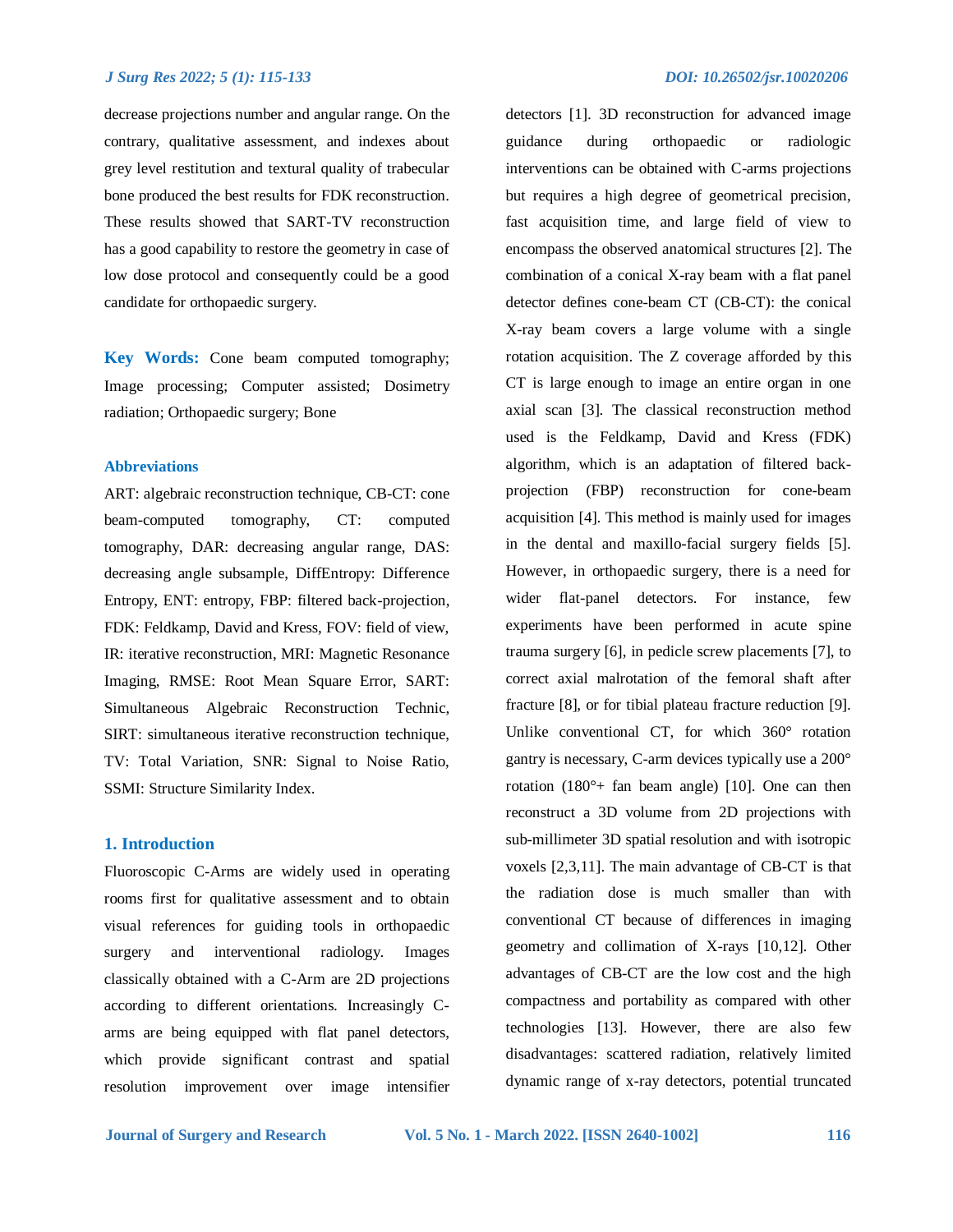views and beam hardening artifacts [14]. Moreover, the limitation of the angular span poses a great challenge in image reconstruction. These drawbacks can affect the quality of images and potentially any segmentation process. The usual strategy to reduce the radiation exposure for both patients and staff is to decrease the voltage or current, but another strategy in conventional CT could be to use iterative reconstruction (IR) methods with fewer projections, which is an alternative to FBP [15]. There are multiple algebraic methods using iterative methods, with three main families: projective methods, a statistical method for noise reduction, and finally compressed sensing reduction of projection number. The adaptative statistical IR method has been found reliable to reduce the dose, with acceptable image quality despite low tube intensity [16,17]. The oldest method is the projective one based on a ray-by-ray method passing pixels by pixels called the algebraic reconstruction technique (ART), resulting volumes might be quite noisy, but the convergence rate is high (i.e., few iterations needed) [18]. The simultaneous IR technique treats all rays at the same time (i.e., all pixels of all projections). There is less noise in reconstructions, but the algorithm requires more iterations to converge [19]. Simultaneous ART (SART) is a hybrid of ART and simultaneous IR technique and is compatible with a clinical acquisition time with little noise and a good convergence rate [20]. This method was previously tested for 3D cone-beam reconstruction [19]. It treats the ray projection by projection, sampling is based on a group of voxels including potentially sub-volume voxels. In addition, SART proposes to add a Hann window during projection. Finally, ordered-subset SART is based on SART, but projections are not treated independently but rather subset by subset. As previously, less noise is observed in reconstructed volume but at higher convergence cost [19]. To improve the quality for clinical requirements, Total variation (TV) based regularization method was able to suppress streak like artifacts for few CT [21]. The goal of our study was to test the performance in terms of image quality of a CB-CT prototype evaluated under different imaging conditions for orthopaedic surgery application. We compared 3D image reconstructions obtained with the CB-CT prototype at different tube currents, with different numbers of projections and angular span and with FDK or an IR method, specifically SART-TV.

#### **2. Materials and methods**

#### **2.1 Experimental setup**

The CB-CT prototype was equipped with a detector Thales Pixium (2630S); the source-detector distance was 122 cm, object–detector distance 15 cm providing a 2000\*2000 mm volumetric field of view (FOV), and pixel size of the detector 260 µm (matrix size: 768x768). The spot size of the x-ray source was 0.6 mm with 15° divergence and was operated in pulsed mode. The tube potential was fixed at 70 kVp; the effective tube currents tested were 15, 10 and 5 mA with exposure time 20 ms. An aluminum filter of 2 mm was applied in addition to the 2.5-mm (equivalent Al) inherent filter. The motor rotates in an orbital range of 360° collecting 720 projections with a total duration scan of 1 min. The projections were corrected for offset, gain and defects only, and a geometric calibration provided projection matrices to capture the source-detector position and orientation of each acquisition. At 70kVp with 360° and 20 ms per acquisition, the dose measurement was directly performed on the detector (R 225 ACS Ralco). The absorbed dose was 0.5 mGy at 5 mA, 0.8 mGy at 10 mA and 1.2 mGy at 15 mA.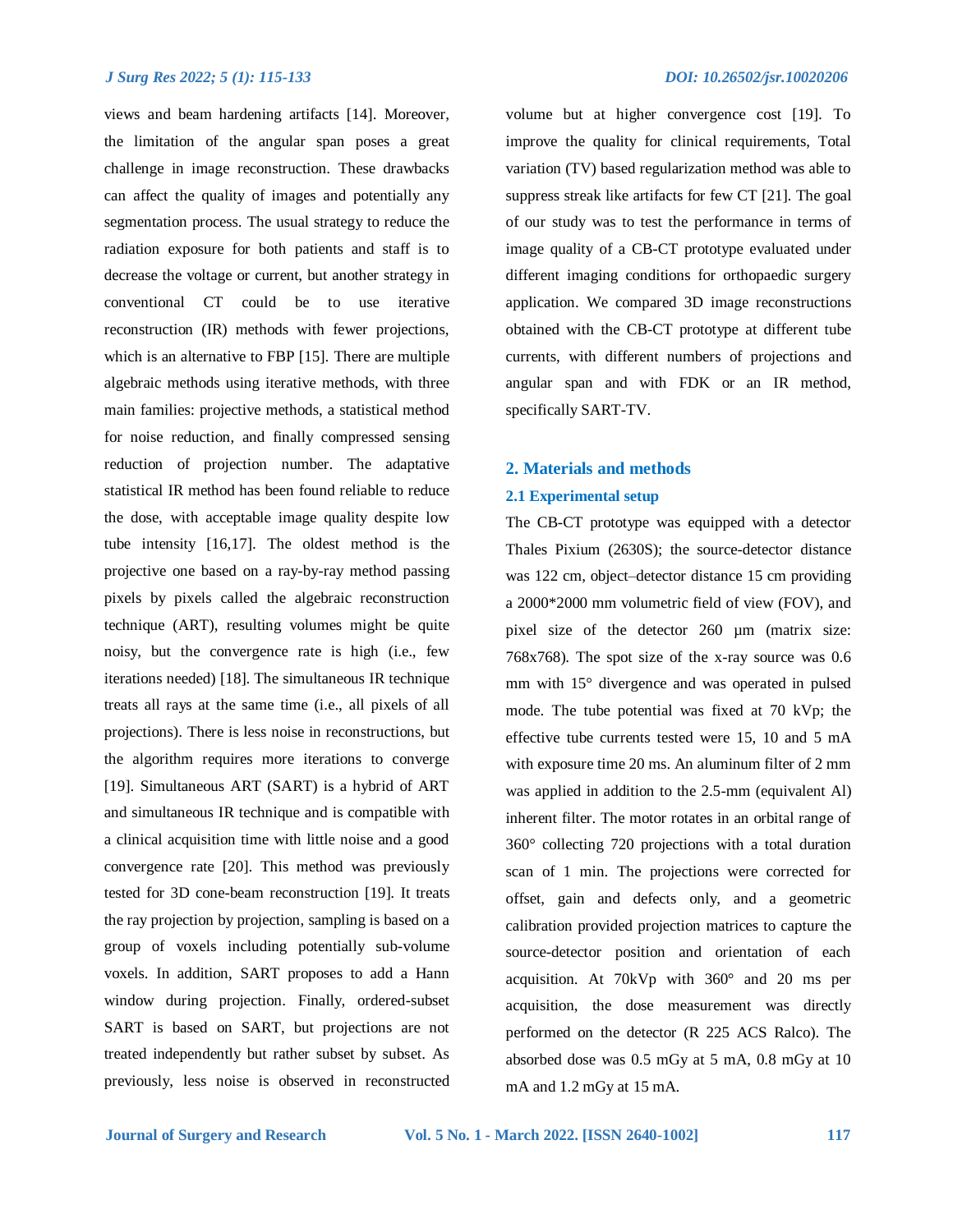#### **2.2 Specimen and imaging acquisition**

One knee specimen from the Institute of Anatomy, Paris Descartes University, was used. The subjects willed their body to science and were anonymous. The study was approved by the Ethics Committee of Paris University, Paris. The Tissues collection was approved by Direction Générale de la Recherche et de l'Innovation-Cellule Bioéthique (n°DC-2018-3366). The collection of these human tissue specimens was performed in accordance with their guidelines and regulation. Because of this regulation, no data were available regarding the cause of death, previous illnesses, or medical treatments of this individual.

After soft-tissue removal, the knee specimen was stored at −20°C, then scanned in an upright position.

#### **2.3 Image reconstruction**

In the first scenario, decreasing angular subsample (DAS), the number of projections was reduced from 400 to 80, with a reduction of 40 projections for each reconstruction, but a fixed angular range at 200°. In the second scenario, decreasing angular range (DAR), both the number of projections and angular range were reduced in parallel, from 200° to 140°, with number of projections ranging from 200 to 140. These two scenarios were tested with three different currents: 15, 10, and 5mA (Figure 1A).



**Figure 1:** Description of the protocol performed on one knee specimen, acquisition and different scenarios of reconstruction (A), reconstruction methods with the number of volume reconstructs (B), qualitative analysis (C) and quantitative analysis (D).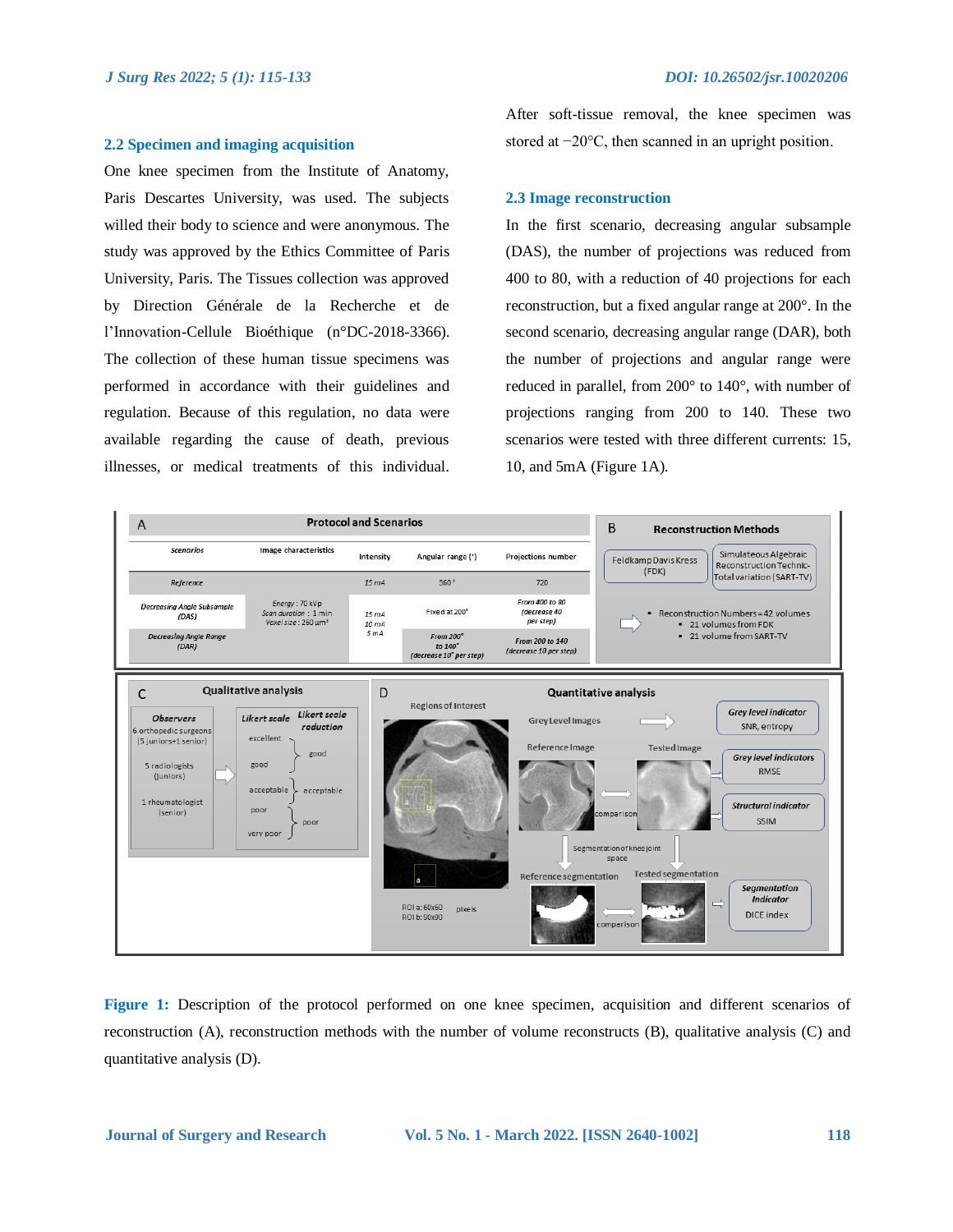Analytical reconstruction methods such as FBP have been adapted considering conical acquisition geometry and were developed by Feldkamp, Davis and Kress in 1984 [4]. The FDK algorithm is based on three main steps. First, a cosine weight is applied to the projections. Then, the projections are filtered in the frequency domain using a ramp filter combined with a Hann window. Finally, the filtered projections are back-projected to reconstruct the volume (Figure 1B). The state of the art for the algebraic method, the ART, is based on projective method developed by G. Herman and coworkers, it seeks to minimize the "alpha" value, the approximate value reducing the distance between P and [A] [18]. Alpha is calculated by the least square method:

$$
J(\alpha) = ||P - [A].\alpha||^2 \qquad (1)
$$

where  $\alpha$  is the operator matrix projection, all projective methods look for the alpha value to minimize  $J(\alpha)$ , a convex function, which is noted by:

$$
\alpha = argmin J(\alpha) \tag{2}
$$

We used SART-TV, projections were ordered to optimize entropy between two consecutive projections as the subset size was set to 1 projection (i.e., one angle at once) (Figure 1B) [20]. The convergence is calculated by measuring the differences between two

iterations in the images, in our case 4 iterations have been necessary. To improve image quality and reduce noise with a good convergence rate, the convergence does not take place toward a point but toward a zone and the zone depends on the starting point. Moreover, TV regularization was added to increase image quality in case of sparse acquisitions [21]. Image reconstructions in 16 bits obtained with the two reconstruction methods (FDK and SART-TV) for the different scenarios showed variable quality of images (Figure 2).

#### **2.4 Segmentation method**

We previously developed a semi-automatic segmentation method of the joint space on CT images [22]. Briefly, the method is applied on the frontal view, and a region of interest corresponding to the medial compartment of the knee is manually selected. For removing noise, a circular averaging filter within the square matrix of 8 size is used. For extracting bone from soft tissues, a hysteresis threshold method using the quantile of grayscale followed by morphological operations (closing and opening operators) is used. Finally, the user draws 15 control points in the pertinent region for initializing the snake model. The process involves using MATLAB. We compared the segmentation results between the referent reconstructions and the different scenarios.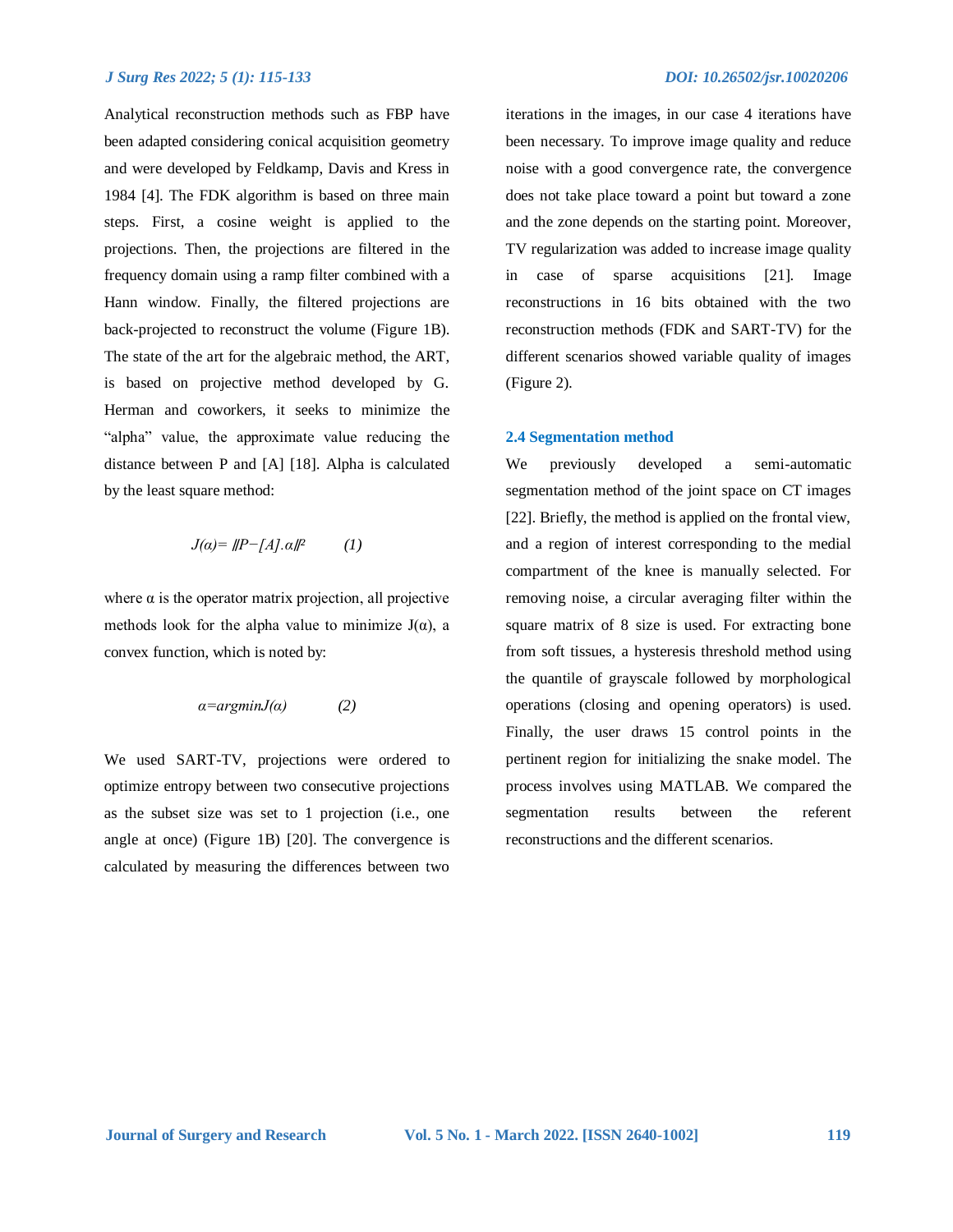

**Figure 2:** Signal-to-noise ratio (SNR) according to projection number with fixed angular range of acquisition, 200°, and various projection numbers (decreasing angular subsample scenario) for the two methods of reconstruction: SART-TV (A) and FDK (A).

SNR according to the projection number with variable angular range of acquisitions from 200°to 140° with equivalent number of projections (decreasing angular range scenario) reconstructed with the two methods: SART-TV (B) and FDK (B).

#### **2.5 Image quality analysis**

Frontal and transverse views of the reconstructions were selected from the three situations mentioned above. Finally, we randomly displayed 90 anonymized images: 6 reference images (720 projections, 360°) performed at different currents: 15, 10, and 5 mA with the 2 methods of reconstruction, FDK and SART-TV, for 42 images with decreasing number of projections and fixed 200° rotation angle (scenario DAS) and 42 images with decreasing number of projections and rotation angle 200° to 140° (scenario DAR). In total, 12 physicians- 6 orthopedic surgeons (5 junior resident and 1 senior surgeon with an experience of 20 years) and 5 junior radiologist residents and 1 rheumatologist with an experience of 20 years in quantitative analysis in osteo-articular diseases and bone imaging- scored images with blinding by using a Likert scale from 1, very poor; 2, poor; 3, acceptable; 4, good; 5, excellent. Finally, to simplify analyses, poor and very poor were pooled, as were good and excellent (Figure 1C). For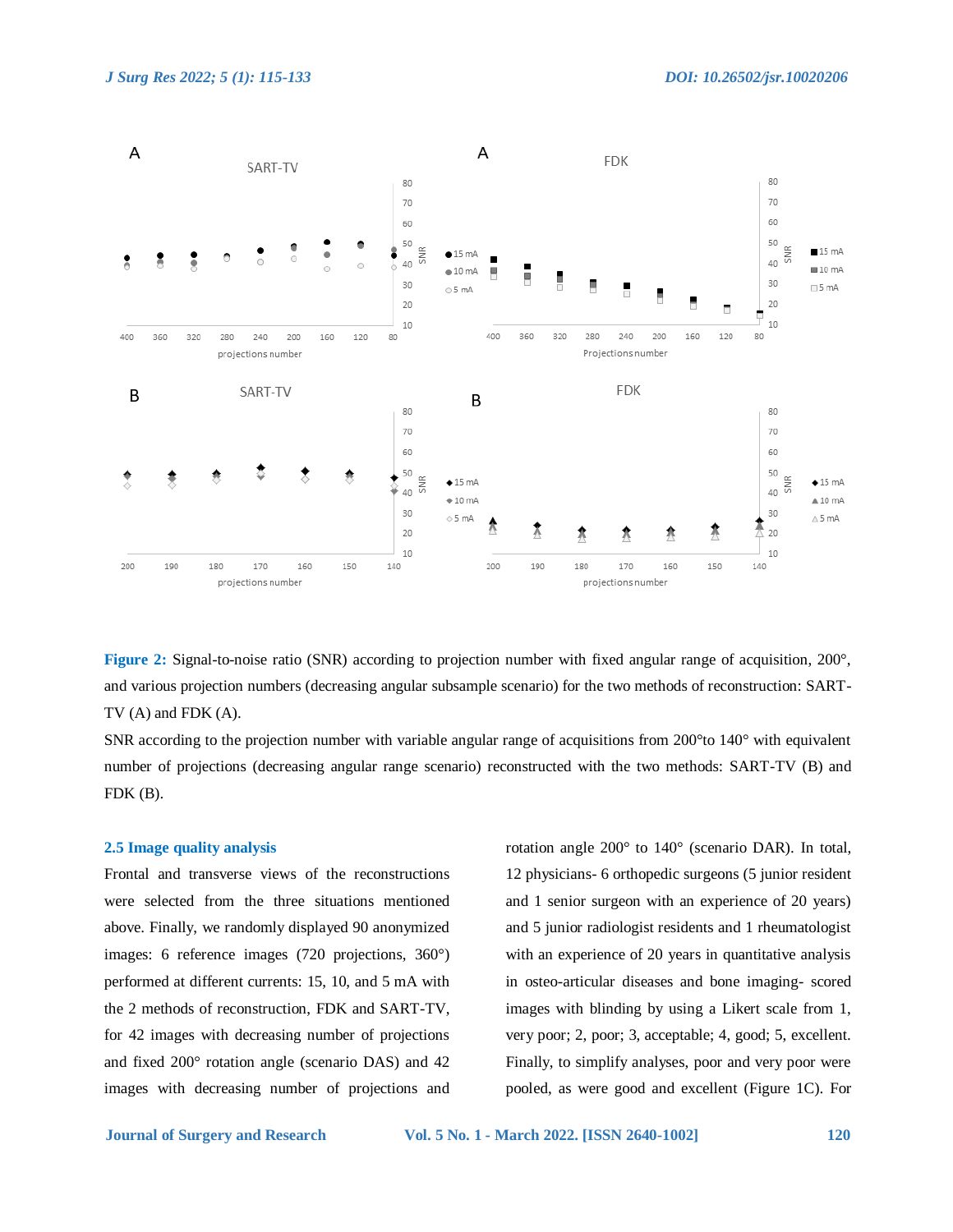quantitative analysis, we used five indicators depending on grey level that described the quality of contours and segmentation quality (Figure 1D). We evaluated the signal-to-noise ratio (SNR), the ratio between the mean gray scale of bone *(MeanBone)* and the standard deviation of air around *(StDvAir)* in a region of interest (60x60 pixels). The positioning of the ROI is displayed on Figure 1D.

$$
SNR = \frac{MeanBone}{StDvAir}
$$
\n(3)

For all other quality indicators, the FDK reconstruction with complete 360° rotation and 720 projections at 15 mA was the reference compared to the different scenarios (Figure 1D). For evaluating texture, we calculated the entropy (ENT) in a region of interest in bone of 90x90 pixels (Figure 1D). The higher the entropy, the coarser the granulation of the image is. We used the following formula:

$$
ENT = \sum_{i} \sum_{j} P(i, j) \log P(i, j) \tag{4}
$$

where  $P(i, j)$  corresponds to element of co-occurrence matrix. We calculated the difference entropy *(DiffEntropy)* as the absolute value of the difference between the reference image and tested images [23]. The root means square error (RMSE) of the gray value images was calculated according to the Gonzalez definition [24]. The images reconstructed with the SART-TV and FDK reconstructions according to the different scenarios were compared to the reference volume obtained with FDK reconstruction with complete 360° rotation and 720 projections at 15 mA.

$$
RMSE = \sqrt{\frac{1}{n_x n_y} \sum_{0}^{n_x - 1} \sum_{0}^{n_y - 1} [imgR(x, y) - imgD(x, y)]^2}
$$
(5)

where *imgR* is the reference image and *imgD* the tested image. Then we used the structural similarity index (SSIM) plugin developed by Renieblas et al. and defined in the following formula [25]:

$$
SSIM(\chi\chi) = \frac{(2\mu_{ImgR}\mu_{ImgD} + C_1)(2\sigma_{imgR}\sigma_{ImgD} + C_2)}{(\mu_{imgR}^2 + \mu_{imgD}^2 + C_1)(\sigma_{imgR}^2 + \sigma_{imgD}^2 + C_2)} \tag{6}
$$

The small constants *C1, C2* stabilize the computation of the equations when denominators become small with  $CI = (0.01 * L)^2$  and  $C2 = (0.03 * L)^2$  where L is the grey level number of the image therefore 65025. These methods assessing perceptual image quality allowed for quantifying errors between a distorted image and the reference image. SSIM gives edge information between the reference and test images [25]. These two metrics are classically used to assess model performance [26]. To evaluate segmentation results of the knee joint space from the frontal central image, similarity coefficient index DICE values were calculated, with the coefficient defined as follows:

$$
DICE\left(Seg_{Ref}, Seg_{Deg}\right) = \frac{2(s_{egr_{Ref}} \cap seg_{Deg})}{(seg_{Ref} + seg_{Deg})}
$$
\n(7)

where  $Seg_{Ref}$  is the JS segmentation from the reference image considered as ground truth and  $Seg_{Deg}}$  is the JS segmentation from the tested images. The DICE values range from 0 to 1; DICE  $= 1$  means complete overlap; DICE 0–1, partial overlap; and  $DICE = 0$ , no overlap. A DICE value  $> 0.7$  has been reported as good similarity performance [27].

#### **3. Results**

The description of the protocol performed on one knee specimen, acquisition and different scenarios of reconstruction is shown in the Figure 1. As a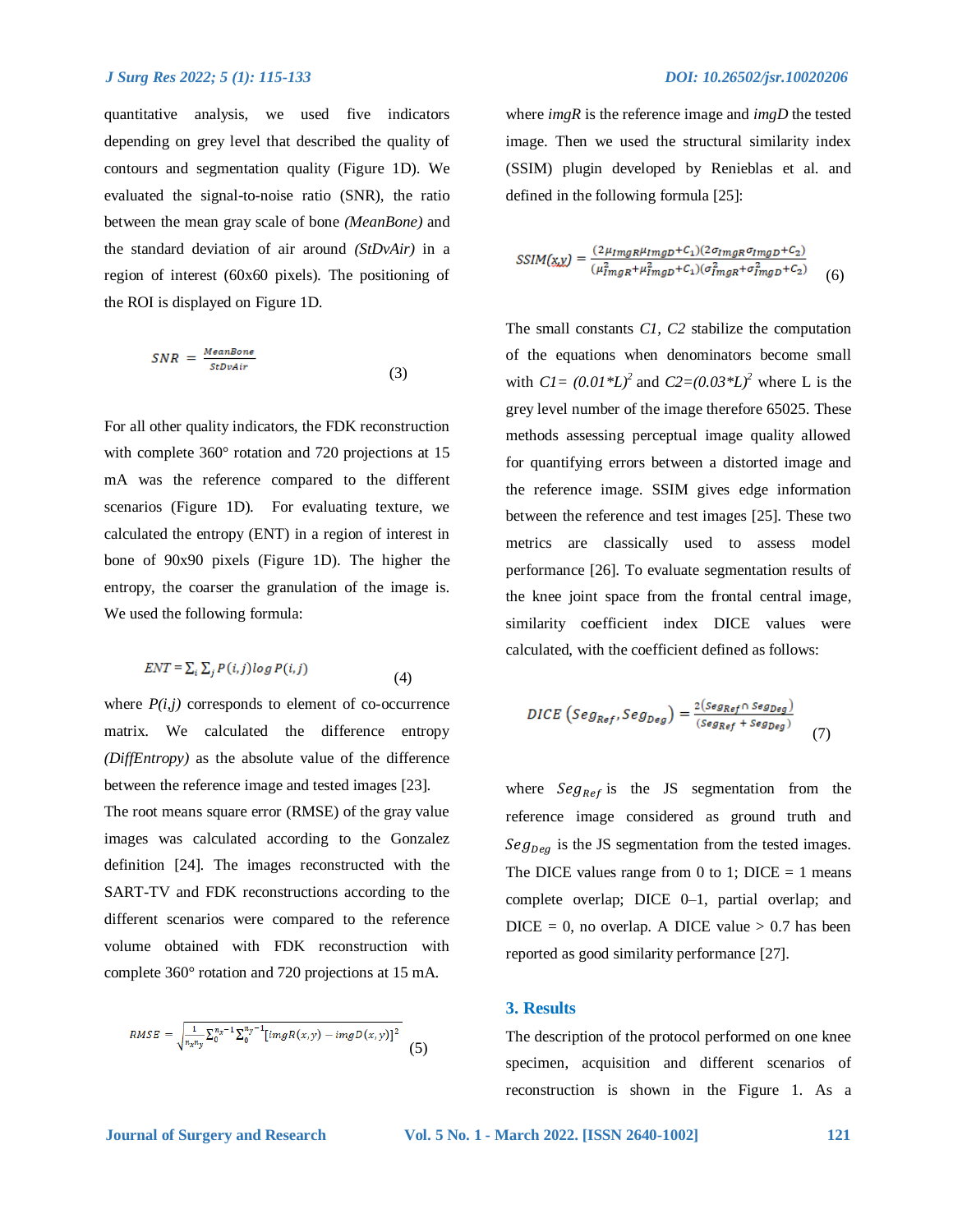benchmark, the FDK reconstruction was performed with large number of views: 720 projections over 360° at 15 mA. In the number of projections reduction scenario (DAS scenario: 400 to 80 decreasing projections, fixed 200° angle), with SART-TV reconstruction, mean signal-to-noise ratio (SNR) was 43.9 (range 38.4 to 51.6) and was relatively constant for number of projections  $> 280$ ; the results were slightly better at 15 than 10 and 5 mA (Figure 2). With FDK reconstruction, SNR values regularly decreased from 42.2 to 14.5 with decreasing number of projections from 400 to 80. In the decreasing angular range scenario (DAR scenario: from 200° to 140° with one projection every degree), with SART-TV, the mean SNR was 47.6 (relatively constant from 41.4 to 52.7); with FDK, the mean SNR was lower, 21.7 (relatively constant from 17.9 to 26.6) (Figure 2). In the DAS scenario, the Difference of the textural parameter Entropy measured in a trabecular bone region of interest between reference images and tested images was higher with SART-TV than FDK, with an increase that appeared with  $\langle 200 \rangle$  projections, the results were paralleled in the DAR scenario (Figure 3). The qualitative grading based on a Likert scale was clearly biphasic with SART-TV after 200 projections; we found a clear drop-off in quality assessment as a function of projection number (Figure 4). Indeed, with < 200 projections, no image was identified to have a good quality. The situation was less obvious with FDK, for which the quality was more frequently qualified as good (Figure 4). The Root Mean Square Error (RMSE) results increased with SART-TV from 400 to 80 projections and especially < 200 projections and was constantly higher with 5 mA than 15 or 10 mA (Figure 4). The behavior was similar with FDK but with less discrepancy between 400 to 80

projections and no differences between 15, 10 and 5 mA (Figure 4). The RMSE results from 200 to 140 projections with reduction in angular range were higher at 5 than 10 and 15 mA, with a deep increase at < 180 to 170 projections with SART-TV and a similar pattern with FDK (Figure 5). The Structural Similarity Index (SSIM) with FDK was systematically less than with SART-TV for both DAS and DAR scenarios (Figure 6). The SSIM difference between SART-TV (circle) and FDK (square) was about 4.6% for 15 and 10 mA and about 7% for 5 mA until 200 projections. With 160 and 120 projections, the difference was about 12.5% at both 15 and 10 mA and 17.1% at 5 mA and was 22.8% for 80 projections at 15 and 10 mA and 26.4% at 5 mA. For the DAR scenario, with reduction of angular range, the SSIM was systemically less with FDK (triangle) than SART-TV (diamonds). The mean difference was 4.5% at 15 mA, 5.2% at 10 mA and 8.7% at 5 mA. With the DAS scenario and SART-TV, the mean DICE similarity coefficient was 0.82 (range 0.72 to 0.94) and with FDK, 0.64 (range 0.13 to 0.94) (Figure 7). With the DAR scenario, the mean DICE coefficient was 0.94 (range 0.72 to 0.94) with SART-TV and 0.64 (range 0.13 to 0.94) with FDK. DICE values > 0.7 indicate good similarity with the reference. Whatever the number of projections, SART-TV gave relatively stable results with slightly better DICE values at 15 mA. In contrast, with FDK, results were dissipated and less coherent between different projections whatever the intensity. With the DAR scenario, DICE values ranged from 0.59 to 0.96 with SART-TV and 0.13 to 0.95 with FDK, with large discrepancies not depending on the intensity. As a conclusion, the segmentation was more efficient with SART-TV than FDK reconstruction and especially in the DAS scenario.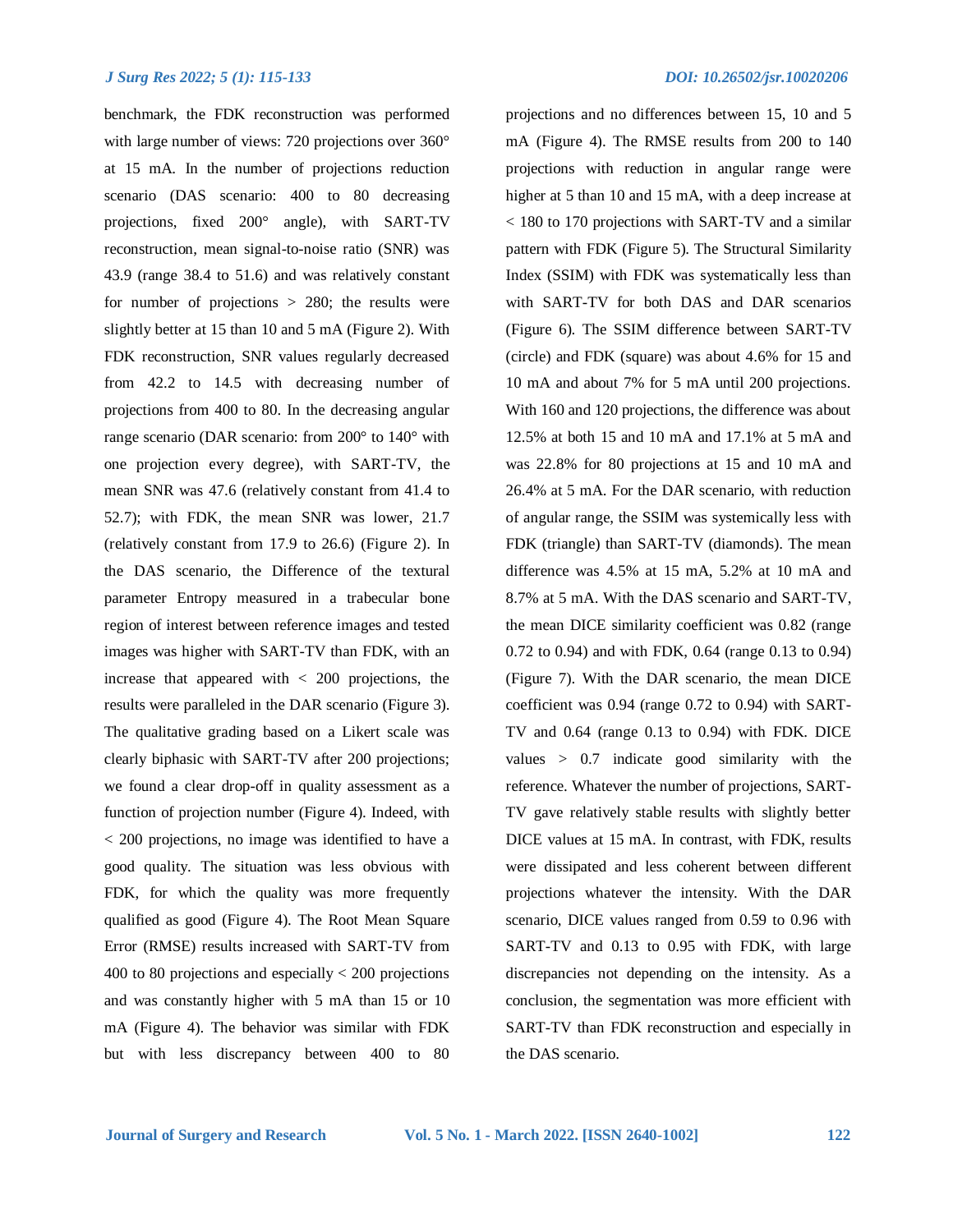

**Figure 3:** Differences in entropy compared to the reference image (15 mA, 360°, 720 projections) in a region of interest inside bone according to the projection number with a fixed angular range of acquisition: 200° and various projection numbers (scenario decreasing angular subsample) for the two methods of reconstruction: SART-TV (A) and FDK (A).

Differences in entropy compared to the reference image (15 mA, 360°, 720 projections) in a region of interest inside bone according to the projection number with an angular range of acquisition from 200° to 140° and the same number of projections for the two methods of reconstruction: SART-TV (B) and FDK (B).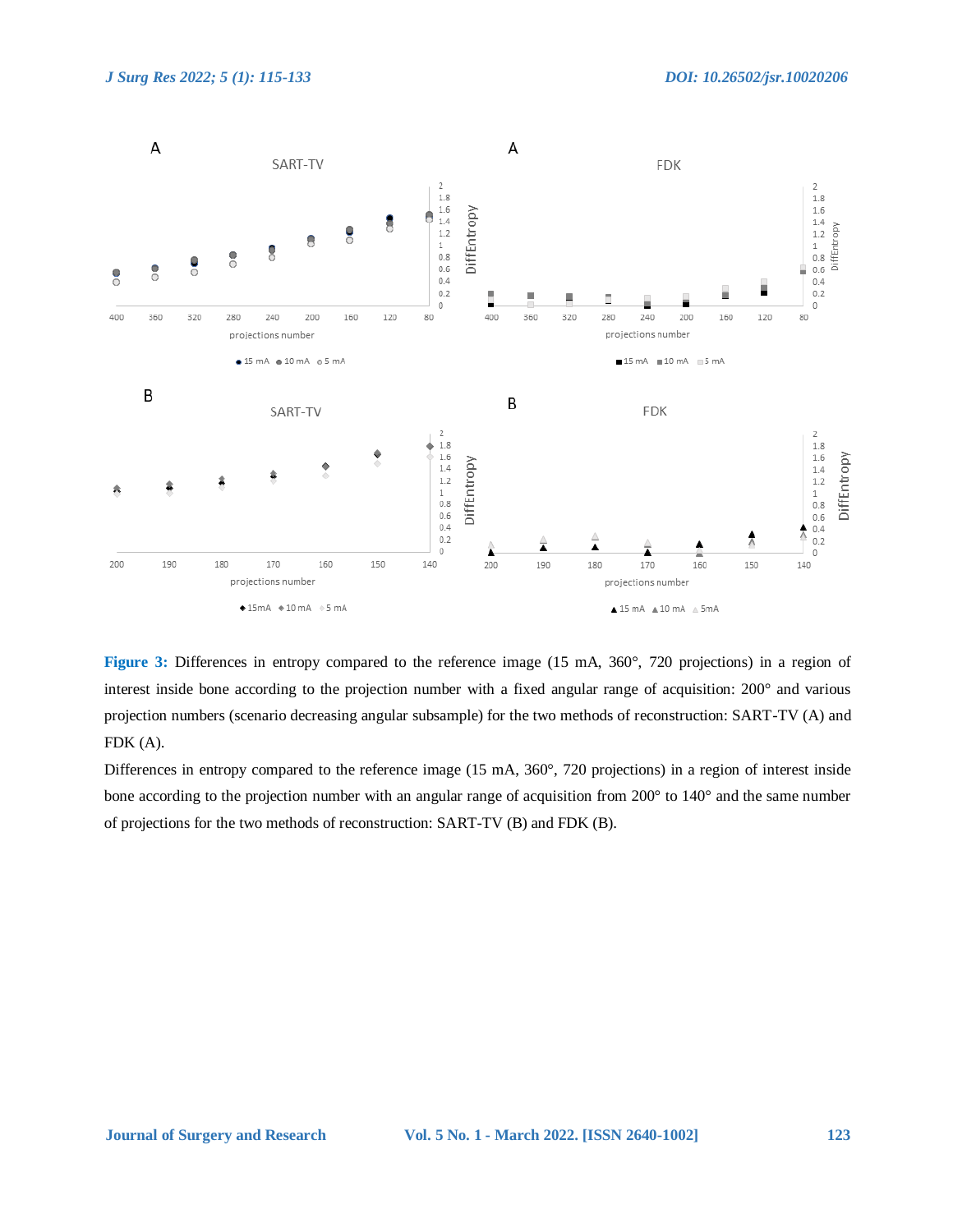

**Figure 4:** Qualitative analysis and root mean square error (RMSE) values with decreasing number of projections and a fixed angular rotation of 200° with 3 different currents, 15, 10 and 5 mA, for the two methods of reconstruction: SART-TV and FDK. The right abscissa is the number of observers and the left is the RMSE.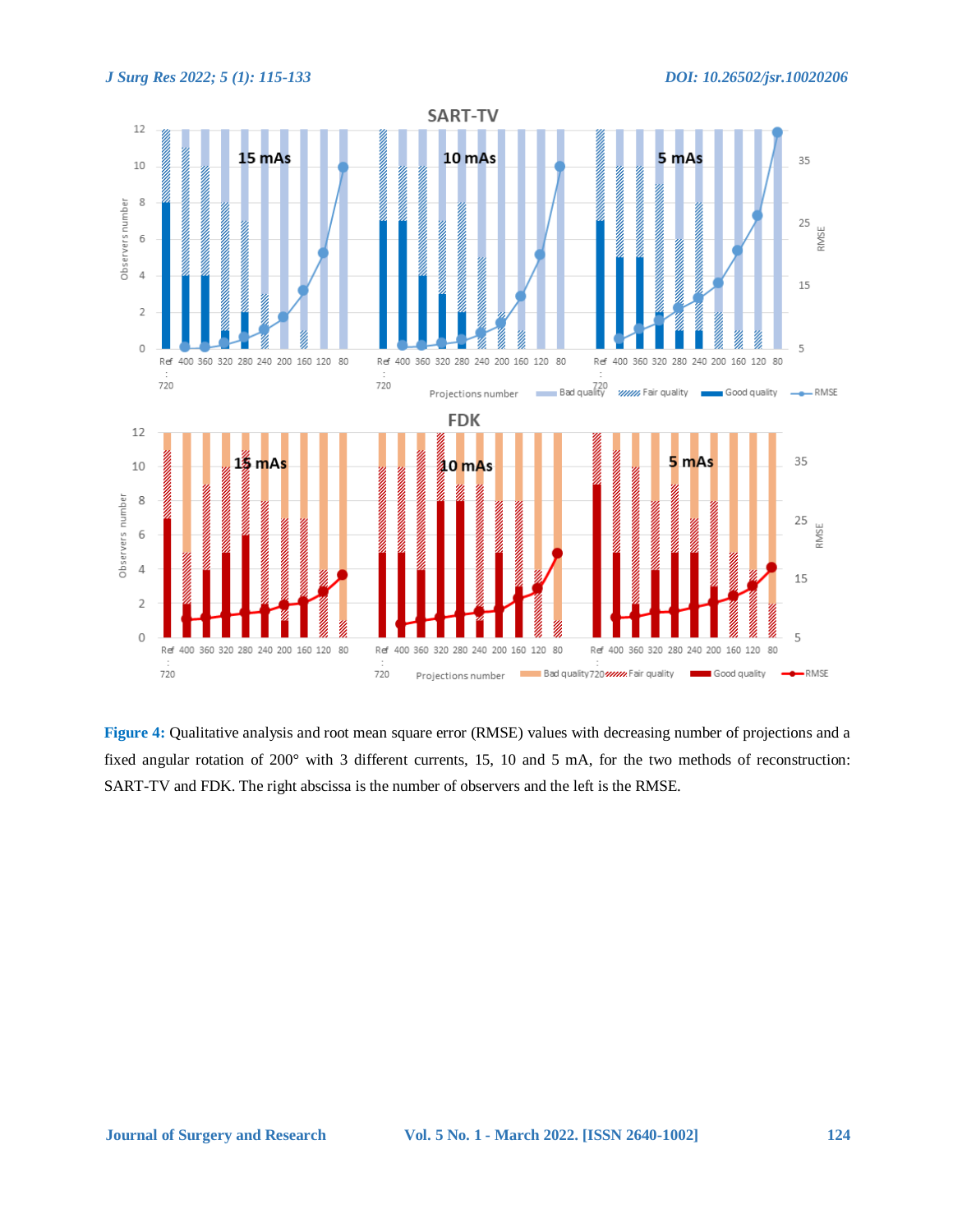

**Figure 5:** Qualitative analysis and RMSE values with decreasing number of projections and decreasing angular range from 200° to 140° with 3 currents, 15, 10 and 5 mA, for the two methods of reconstruction: SART-TV and FDK. The right abscissa is the number of observers and the left is the Structural Similarity Index (SSIM) value varying from 1 to 0 (1 is perfect similarity and 0 absence of similarity).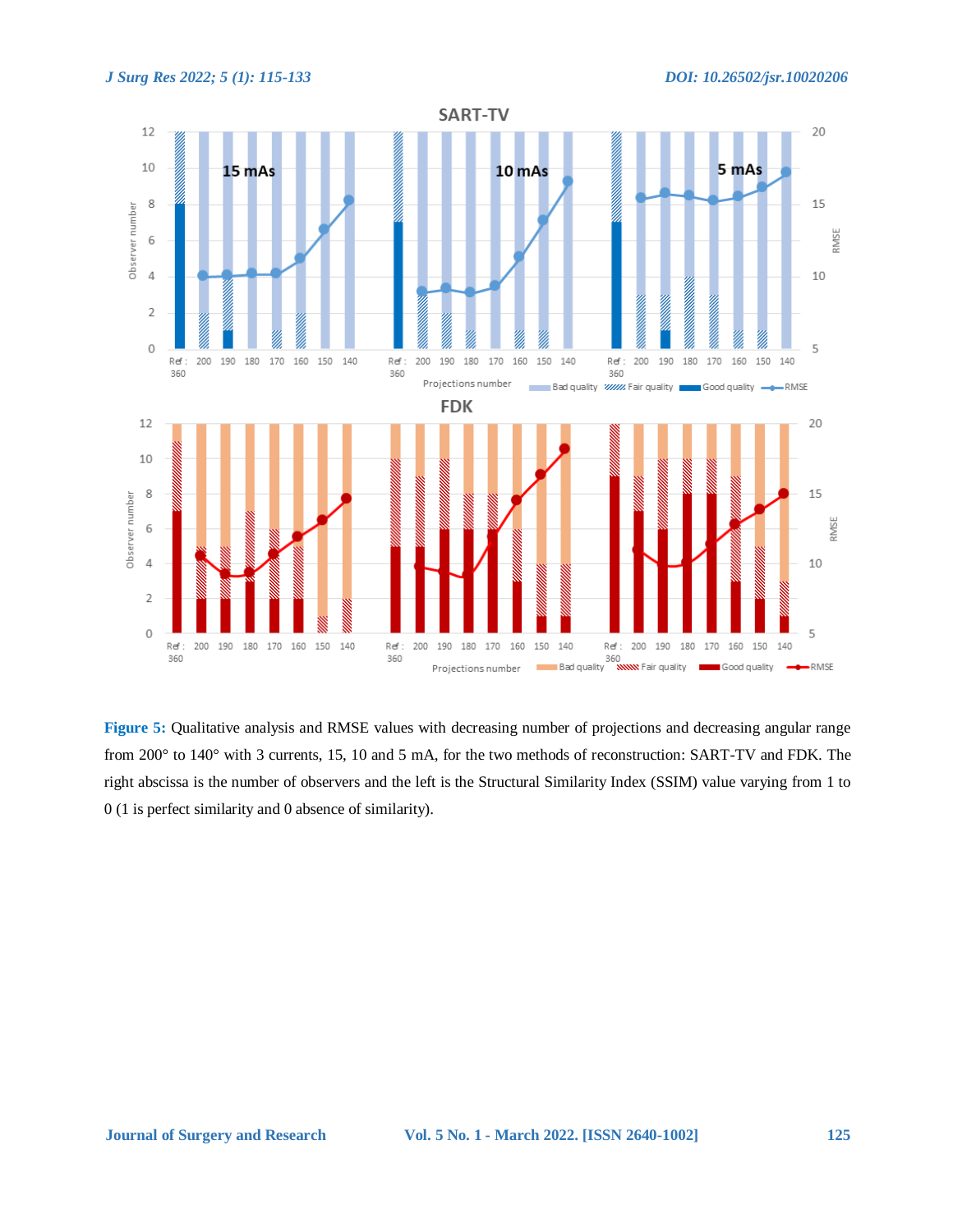

■15 mA ▲15 mA ■10 mA ▲10 mA ■5 mA △5 mA

120

80

**Figure 6:** SSIM values according to projection number with fixed angular range of acquisition, 200°, and projection number from 400 to 80 (decrease number of projections, circles) and from 200° to 140° (decrease angular range, lozenges) for the two methods of reconstruction: SART-TV and FDK.

projections number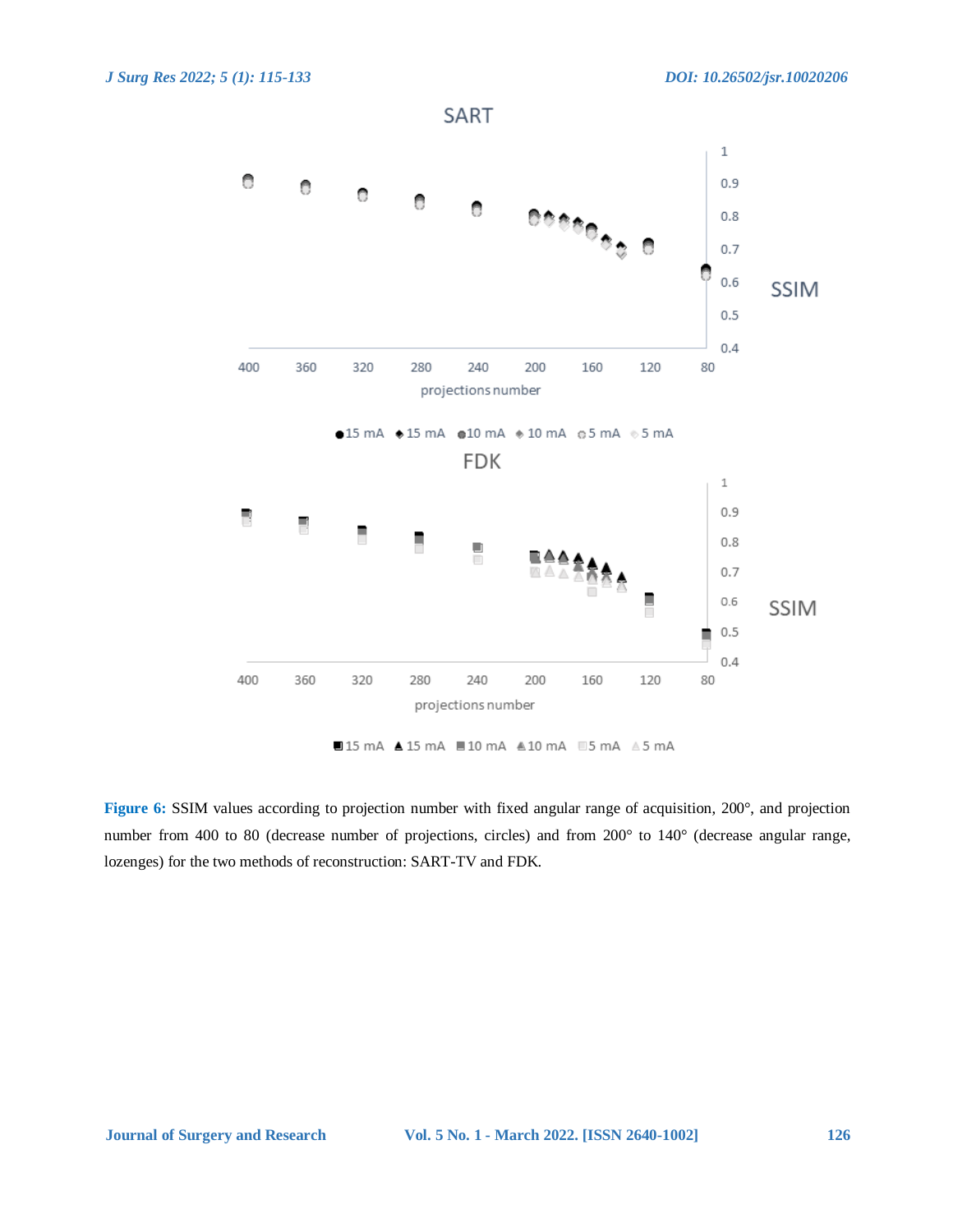

**Figure 7:** Distribution of DICE results according to the SNR for decreasing number of projections at 200° (decrease number of projections, upper graph) and decreasing angular range from 200° to 140° (decrease angular range, bottom graph). Circles correspond to SART-TV and squares to FDK. The SNR for the reference image (360° rotation, 720 projections, 15 mA and FDK.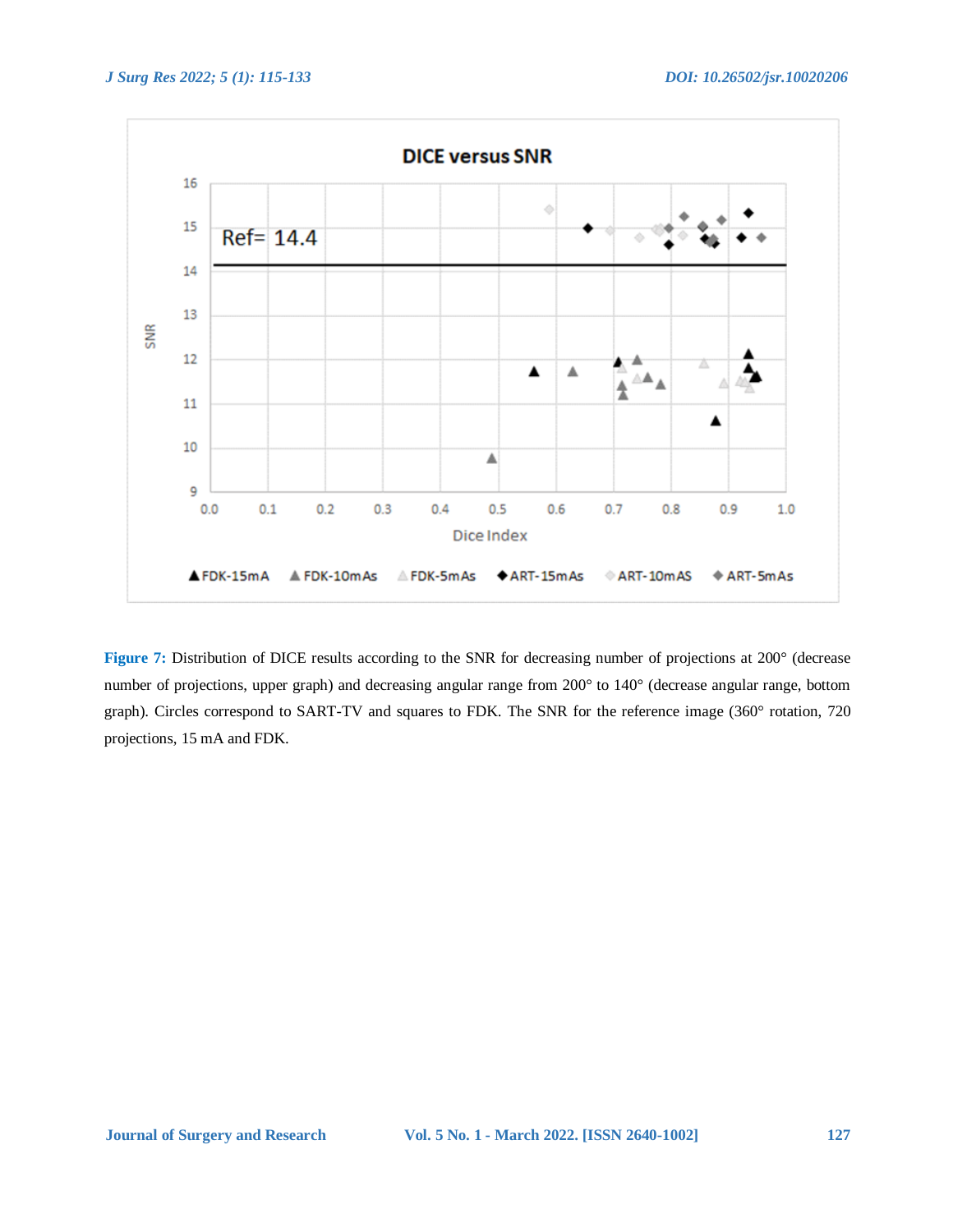

**Figure 8:** Image quality of the two reconstruction methods (Feldkamp-Davis-Kress [FDK] and simultaneous algebraic reconstruction technique [SART]) with a fixed angular range, 200°, and decrease in projection number- 400 projections (A1) and 80 projections (A2)- and decrease in angular range- 200° with 200 projections (B1) and 140° with 140 projections (B2).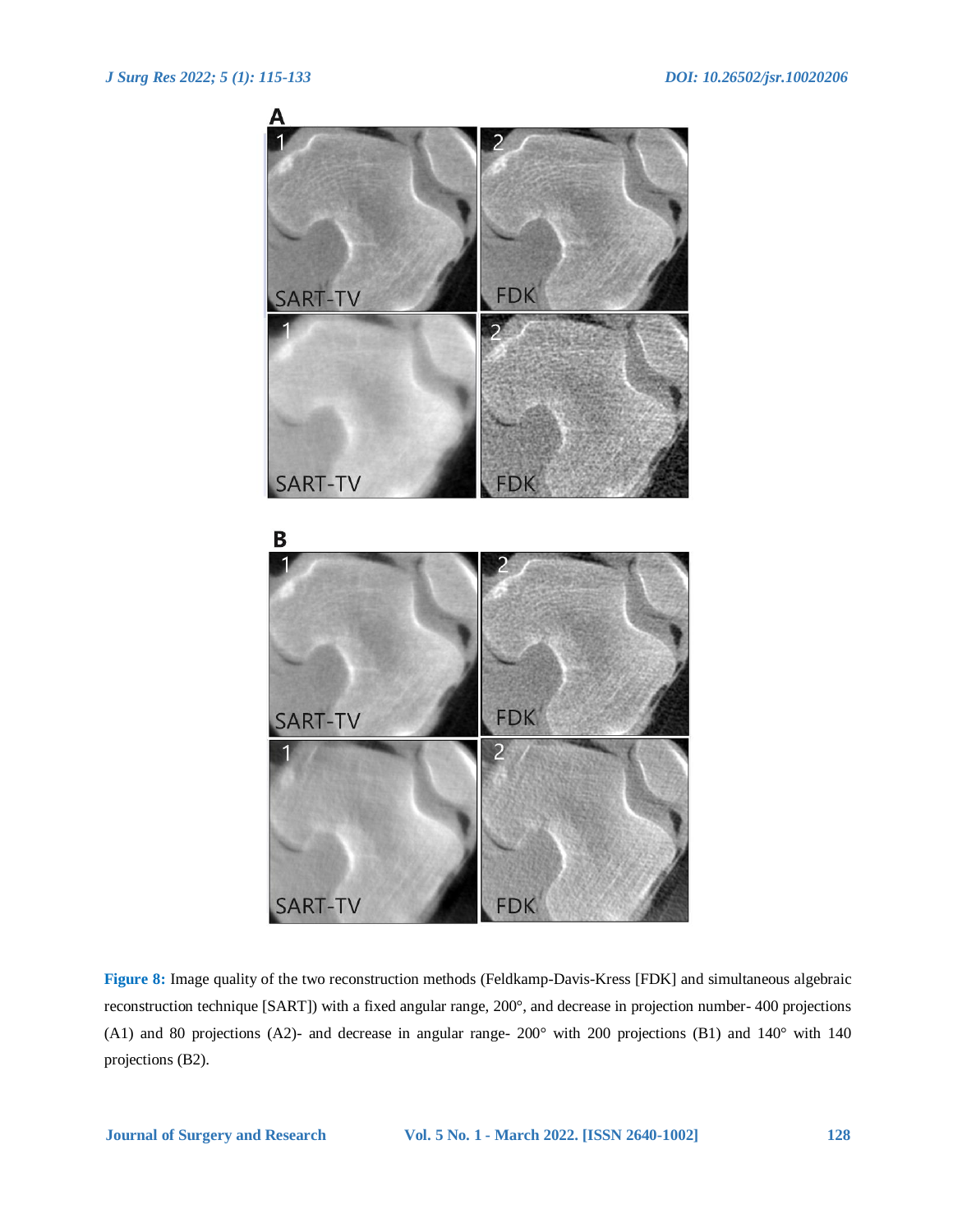#### **4. Discussion**

Real-time intra-operative imaging must be improved for unequivocal localization, identification of anatomical landmarks, and reinforcing the patientspecific anatomy knowledge. 3D CT reconstruction is ideal for guidance in interventional or orthopaedic fixation procedures because the results can be checked instantly and potentially corrected before leaving the operating room. All these factors help greatly enhance surgical confidence and could improve the learning curve for young orthopaedic surgeons [28]. Moreover, it could decrease the surgery time and radiation dose exposure to the patient and staff by avoiding unnecessary trial and error imaging. With orthopaedic surgery, one must be able to distinguish bone from soft tissue and restore the geometry of bone contours as much as possible. CB-CT imaging is based on a 2D flat panel detector and a cone-beam X-ray which yield isotropic voxel and high image spatial resolution [11]. Nevertheless, as compared with multidetector CT, the contrast resolution of the flat panel detector is lower because of lack of filtration and scatter rejection [14]. The important scatter radiation due to wider x-ray beam collimation in CB-CT leads to significant degradation of image quality as compared with classical CT. Combining CB-CT with a C-arm might have a negative effect on image quality and poses a great challenge to image reconstruction due to a limited angular span and possible artifacts when using conventional reconstruction methods. The FDK reconstruction method is classically used on CB-CT machine but iterative reconstruction (IR) can be used as an alternative method and has the ability to reduce image noise despite a significant reduction in tube current resulting in a reduction in overall radiation dose [15]. The aim of this study was to identify the acceptable limits in terms of number of projections

with CB-CT, with a direct impact on dose radiation, for a preserved and interpretable image quality for orthopaedic applications. We simulated dose reduction by current reduction and/or by undersampling the projections and tested the classical algebraic reconstruction (SART-TV) as an iterative method of reconstruction compared to the FDK reconstruction with 720 projections over 360° at 15 mA. Thus, from our findings, SART-TV reconstruction is a good candidate for surgical orthopaedic applications, with a minimum of 200 projections. Objective indicators such as SNR, SSIM and DICE indexes derived from our segmentation analysis showed better results with SART-TV than FDK reconstruction in situations of low projection number and the reduction of rotation angular range. However, qualitative assessment and quality indexes derived on a grey level, such as RMSE and textural analysis, produced the best results with FDK reconstruction. The objective indicator SNR was relatively stable around 40 for SART-TV with decreased number of projections. In contrast, with FDK, the SNR decreased regularly with number of projections. The number of projections seemed to have more effects than reduction in angular span. Usually, all strategies for reducing radiation dose result in an increased image noise compromising diagnostic image quality [29]. Our results are consistent with classical CT iterative reconstruction: in a phantom of lumbar spine, Gervaise et al. found that adaptative iterative dose reduction reduced image noise without altering the spatial resolution as compared with filtered-back projection (FBP) [30]. In case of sparse acquisitions from 100 to 20 projections based on phantoms imaging, the contrast to noise ratio used for testing the similarity between the reconstructed and the FDK reference images have shown better results in case of iterative reconstruction compared to classical FDK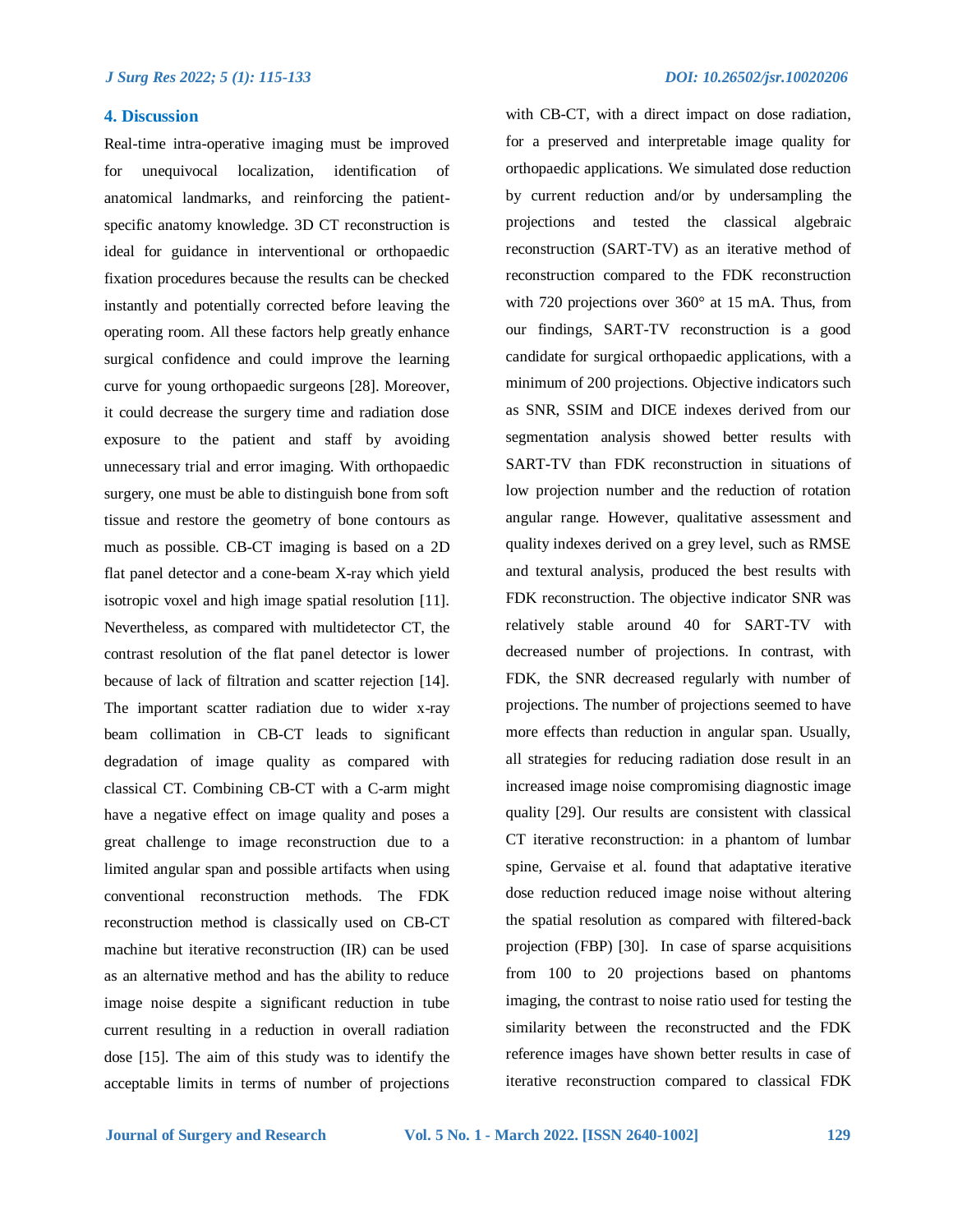[21]. The use of IR in clinical CT of the spine allowed for 50% reduction of tube current intensity [31]. Indeed, the FBP and derived FDK reconstructions gave more details inside the bone volume (Figure 8) and were thus more frequently qualified as good by evaluators. One of the strengths of FBP reconstruction is well-known image texture [32]. The over-smooth appearance of IR reconstruction could affect the qualitative assessment because evaluators were not familiar with this appearance, contrary to FBP reconstruction. This observation was previously noted; IR methods are subject to over-smoothing degrading depiction of fine structure details and especially when the acquisition is at very low dose [17,32]. The RMSE is the simplest and widely used image-quality index, calculated by the root mean squared intensity differences of distorted and reference image pixels [33]. It is based on grey-level differences and details of the image: a well-textured image gives the best RMSE, which could explain the concordance we found with qualitative assessment. Most evaluators considered the FDK reconstructed images to have quite good quality as compared with SART-TV images. RMSE values were convergent with the qualitative assessment as was entropy, which is based on the co-occurrence matrix and an indicator of the coarseness aspect of texture. The structural similarity index (SSIM) is sensitive to the edge information between the reference and tested images and is considered reliable to assess structural information and structural distortion [33]. The similarity between the reconstructed and the FDK reference images have shown better results in case of iterative reconstruction compared to classical FDK [21]. On MRI images, the SSIM did not show significant correlation with the radiologist's opinion of diagnostic image quality, contrary to the RMSE [34]. Our results showed that for both RMSE and SSIM,

reducing the number of projections beyond 200 is not recommended. Segmentation processes are considered of great importance in medical imaging, and segmentation quality is classically assessed by the DICE index [35]. The metric is sensitive to both the delineation of the boundary (contour) and the size (volume of the segmented object). In a previous study, we used 15 control points for initialization, followed by a snake model to segment joint space in knees [22]. Better results were clearly obtained with the IR reconstruction, with consistent results whatever the intensity, contrary to FDK. Therefore, The DICE index results are convergent with the SSIM results. One of the limitations of the study is to assess only one knee specimen but we are confident in the performance results as they can only be related to the different reconstruction scenarios everything else being equal. In the present study, we assessed only 3D reconstruction algorithms coupled with cone-beam acquisition. The geometrical deformation usually encountered with the C-arm, real-time tracking of the trajectory and calibration process have not been addressed. One other advantage of IR reconstruction is that it can integrate particular acquisition geometries that are potentially useful with a robotic C-arm capable of rotational orbits with oblique angulation [36]. Moreover, photon starvation artifacts, beam hardening, and metal artifacts likely decrease the quality of images. Further studies are required to study the impact of metal implants on IR reconstructions [37]. Nevertheless, TV regularization-based optimization integrated in the iterative framework has a positive effect for reducing metal artifacts [38]. As summary, the preservation of edges and geometry and the SNR were found favorable with an algebraic reconstruction even with low-dose protocol, with as a condition a minimum of 200 projections. The aim is not to restore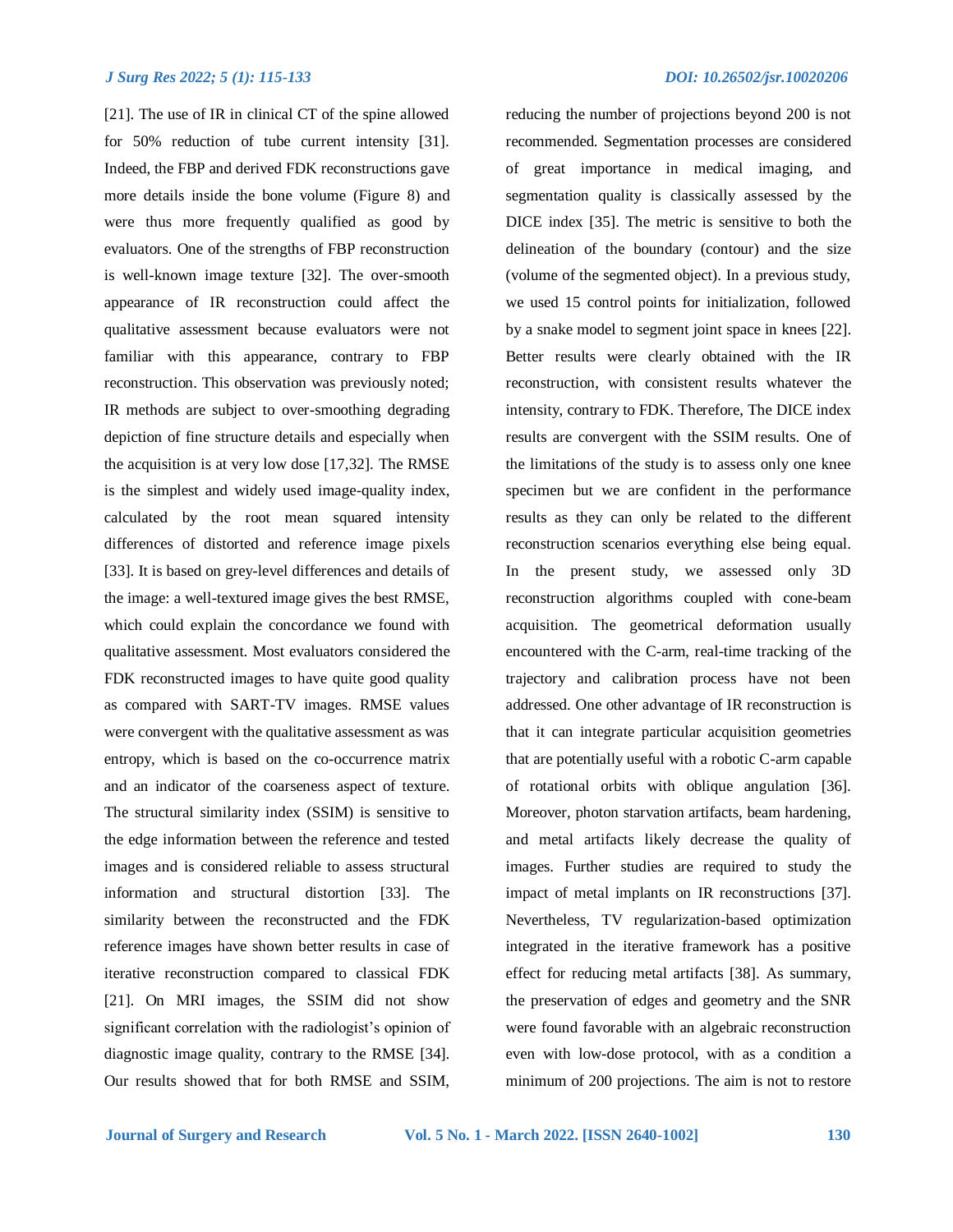all details, contrasts and textures but to have an image quality sufficient with a good anatomical restoration of bone geometry. Consequently, image quality provided by algebraic reconstruction is probably sufficient with respect to high contrast anatomy for application in orthopaedic surgery.

#### **Acknowledgements**

We acknowledge the financial support of the program FUI-3Dc4arm.

#### **Competing interests**

Two of the authors of this manuscript (Guillaume Bernard and Fanny Morin) are employees of Thales AVS. The remaining authors declare that they have no competing interests.

#### **References**

- 1. Ning R, Chen B, Yu R, et al. Flat panel detector-based cone-beam volume CT angiography imaging: system evaluation. IEEE Trans Med Imaging 19 (2000): 949- 963.
- 2. Siewerdsen JH, Moseley DJ, Burch S, et al. Volume CT with a flat-panel detector on a mobile, isocentric C-arm: pre-clinical investigation in guidance of minimally invasive surgery. Med Phys 32 (2005): 241- 254
- 3. Gupta R, Grasruck M, Suess C, et al. Ultrahigh resolution flat-panel volume CT: fundamental principles, design architecture, and system characterization. Eur Radiol 16 (2006): 1191-1205.
- 4. Feldkamp LA, Davis LC, Kress JW. Practical cone-beam algorithm J Opt Soc Am 1 (1984): 612-619

- 5. Pohlenz P, Blessmann M, Blake F, et al. Clinical indications and perspectives for intraoperative cone-beam computed tomography in oral and maxillofacial surgery. Oral Surg Oral Med Oral Pathol Oral Radiol Endod 103 (2007): 412-417.
- 6. Schouten R, Lee R, Boyd M, et al. Intraoperative cone-beam CT (O-arm) and stereotactic navigation in acute spinal trauma surgery. J Clin Neurosci 19 (2012): 1137- 1143.
- 7. Tabaraee E, Gibson AG, Karahalios DG, et al. Intraoperative cone beam-computed tomography with navigation (O-ARM) versus conventional fluoroscopy (C-ARM): a cadaveric study comparing accuracy, efficiency, and safety for spinal instrumentation. Spine (Phila Pa 1976) 38 (2013): 1953-1958.
- 8. Khoury A, Whyne CM, Daly M, et al. Intraoperative cone-beam CT for correction of periaxial malrotation of the femoral shaft: a surface-matching approach. Med Phys 34 (2007): 1380-1387.
- 9. Khoury A, Siewerdsen JH, Whyne CM, et al. Intraoperative cone-beam CT for imageguided tibial plateau fracture reduction. Comput Aided Surg 12 (2007): 195-207.
- 10. Fahrig R, Dixon R, Payne T, et al. Dose and image quality for a cone-beam C-arm CT system. Med Phys 33 (2006): 4541-4550.
- 11. Akpek S, Brunner T, Benndorf G, et al. Three-dimensional imaging and cone beam volume CT in C-arm angiography with flat panel detector. Diagn Interv Radiol 11 (2005): 10-13.
- 12. Chau AC, Fung K. Comparison of radiation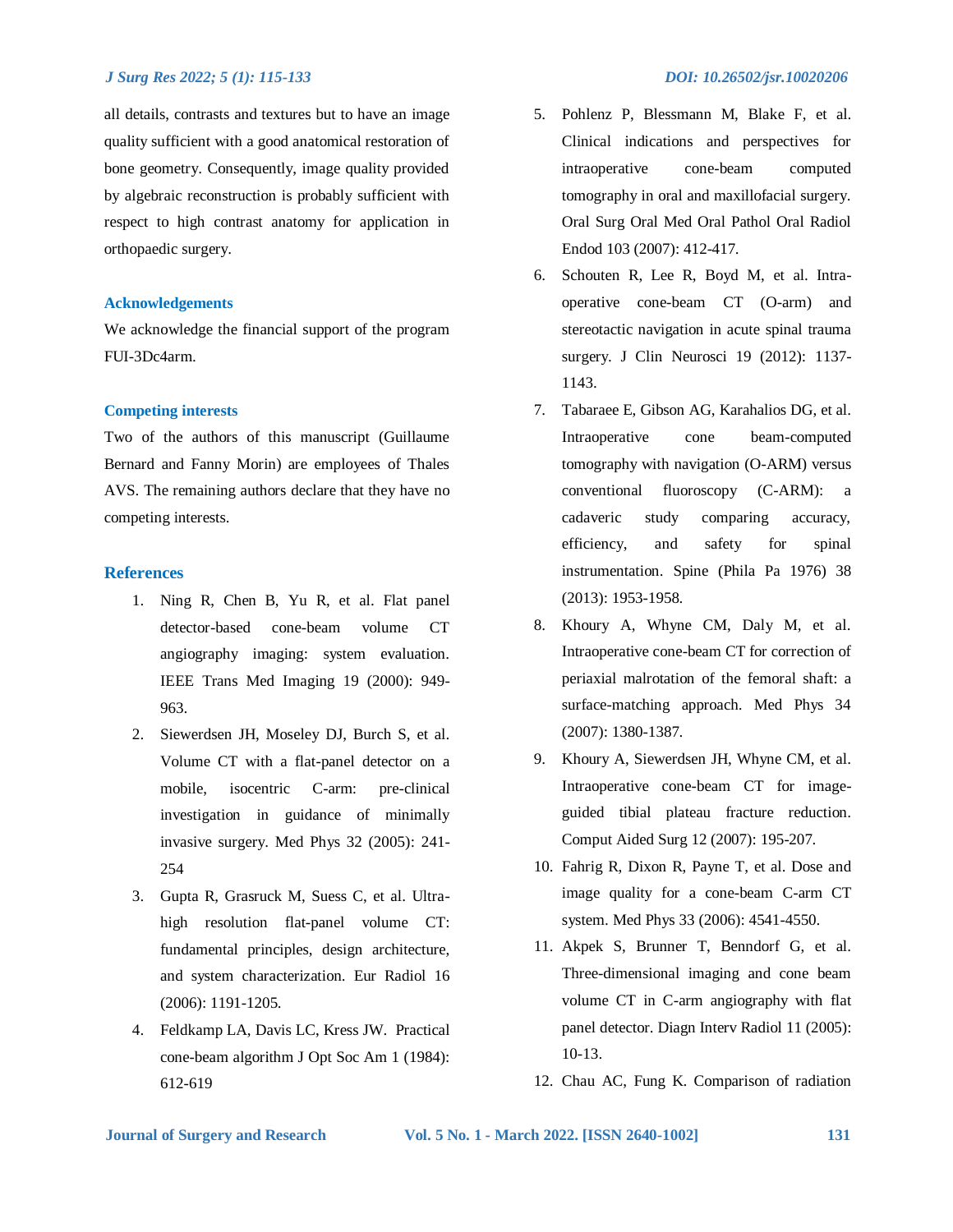dose for implant imaging using conventional spiral tomography, computed tomography, and cone-beam computed tomography. Oral Surg Oral Med Oral Pathol Oral Radiol Endod 107 (2009): 559-565.

- 13. Amiri S, Wilson DR, Masri BA, et al. A lowcost tracked C-arm (TC-arm) upgrade system for versatile quantitative intraoperative imaging. Int J Comput Assist Radiol Surg 9 (2014): 695-711.
- 14. Orth RC, Wallace MJ, Kuo MD, et al. C-arm Cone-beam CT: General Principles and Technical Considerations for Use in Interventional Radiology. Journal of Vascular and Interventional Radiology 19 (2008): 814- 820.
- 15. Kalender WA. Dose in x-ray computed tomography. Phys Med Biol 59 (2014): 129- 150.
- 16. Singh S, Kalra MK, Gilman MD, et al. Adaptive statistical iterative reconstruction technique for radiation dose reduction in chest CT: a pilot study. Radiology 259 (2011): 565- 573.
- 17. Alshamari M, Geijer, Norrman E, et al. Lowdose computed tomography of the lumbar spine: a phantom study on imaging parameters and image quality. Acta Radiol 55 (2014): 824-832.
- 18. Gordon R, Bender R, and Herman GT. Algebraic reconstruction techniques (ART) for three-dimensional electron microscopy and X-ray photography. J Theor Biol 29 (1970): 471-481.
- 19. Kak AC, Slaney M. Principles of Computerized Tomographic Imaging (1988).
- 20. Andersen AH, Kak AC. Simultaneous

algebraic reconstruction technique (SART): a superior implementation of the art algorithm. Ultrason Imaging 6 (1984): 81-94

- 21. Bian J, Siewerdsen JH, Han X, et al. Evaluation of sparse-view reconstruction from flat-panel-detector cone-beam CT. Phys Med Biol 12 (2010): 216575-216599.
- 22. Mezlini-Gharsallah H, Youssef R, Uk S, et al. Three-dimensional mapping of the joint space for the diagnosis of knee osteoarthritis based on high resolution computed tomography: Comparison with radiographic, outerbridge, and meniscal classifications. J Orthop Res 36 (2018): 2380-2391.
- 23. Lui Z, Laganière R. Phase congruence measurement for image similarity assessement. Pattern Recognition Letters 12 (2005): 166-172.
- 24. Gonzalez RC, Woods RE. Digital image processing,  $(3<sup>rd</sup>$  edtn), Prentice Hall,  $(2008)$ , Upper Saddle River, N.J. USA.
- 25. Renieblas GP, Nogués AT, González AM, et al. Structural similarity index family for image quality assessment in radiological images. J Med Imaging (Bellingham) 4 (2017): 035501
- 26. Pedersen, M. Full-Reference Image Quality Metrics: Classification and Evaluation. FNT in Computer Graphics and Vision 7 (2011): 1- 80.
- 27. Zijdenbos AP, Dawant BM, Margolin RA, and Palmer AC. Morphometric analysis of white matter lesions in MR images: Method and validation. IEEE Trans. Med. Imaging 13 (1994): 716-724.
- 28. Conlan TK, Beebe MJ, Weinlein JC. New Imaging, Diagnostic, and Assessment